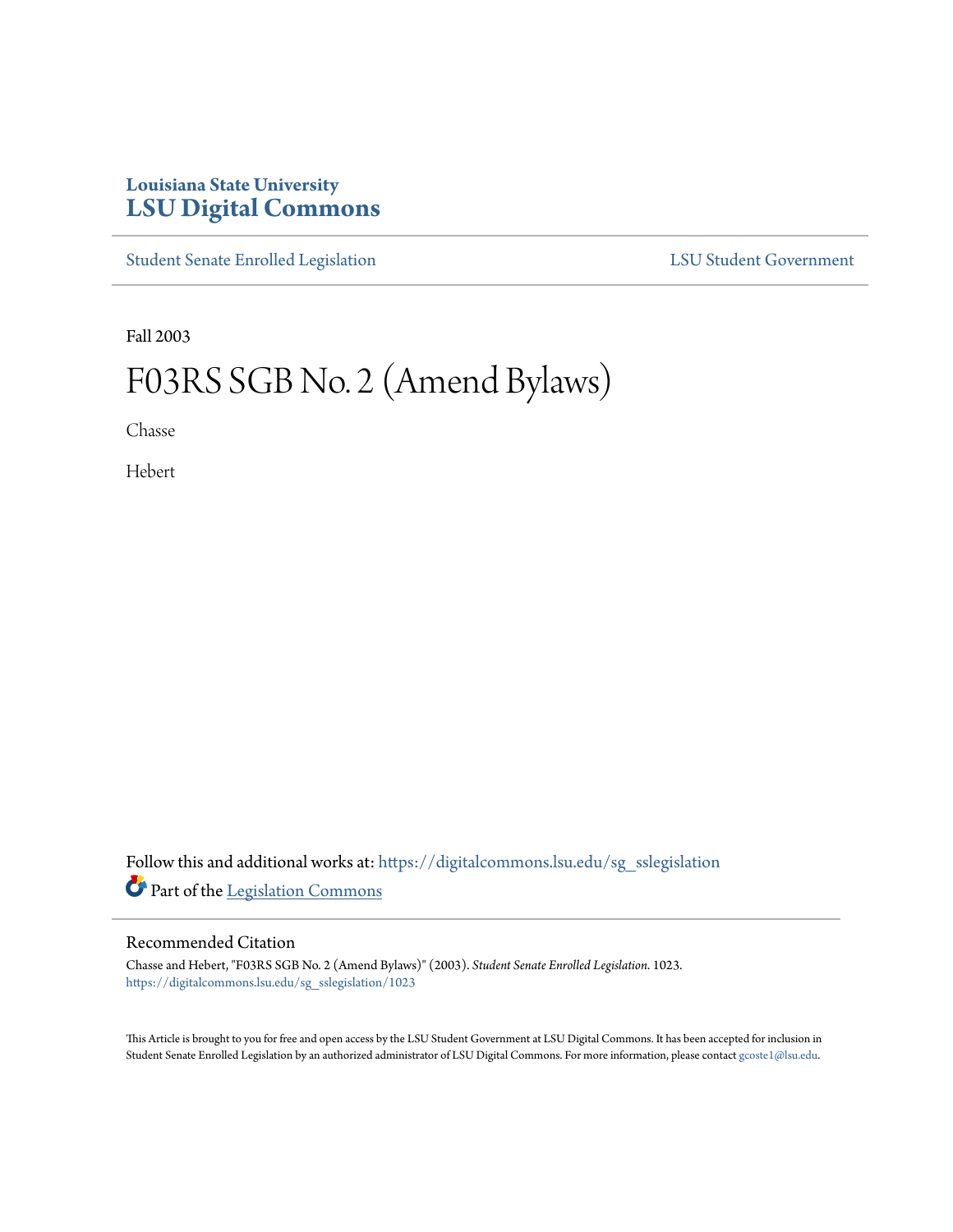**STUDENT GOVERNMENT FINAL**

LOUISIANA STATE UNIVERSITY

#### **STUDENT SENATE 23 APRIL 2003 SGB NO. 2 BY: SENATORS CHASSEE AND HEBERT**

### A BILL

## TO REMOVE THE HOUSING COMMITTEE FROM THE STUDENT SENATE BYLAWS AND REPLACE IT WITH A CAMPUS OUTREACH COMMITTEE.

- **PARAGRAPH 1:** WHEREAS, THE HOUSING COMMITTEE HAS BEEN THE MOST INACTIVE STANDING SENATE COMMITTEE FOR THE PAST TWO SESSIONS, AND
- **PARAGRAPH 2:** WHEREAS, THE HOUSING COMMITTEE HAS BECOME OBSOLETE AND THE SENATORS ON THE HOUSING COMMITTEE COULD BETTER SERVE STUDENT GOVERNMENT ON AN ACTIVE COMMITTEE, AND
- PARAGRAPH 3: WHEREAS, STUDENT GOVERNMENT HAS POOR RELATIONS WITH THE GENERAL STUDENT BODY, AND
- **PARAGRAPH 4:** WHEREAS, THE CAMPUS OUTREACH COMMITTEE WOULD SERVE TO INFORM THE STUDENT BODY ABOUT STUDENT GOVERNMENT.
- **PARAGRAPH 5:** THEREFORE, BE IT RESOLVED THAT THE FOLLOWING CHANGES BE MADE TO THE STUDENT SENATE BYLAWS:

RULE 5.1 STANDING COMMITTEES

D. CAMPUS OUTREACH

RULE 5.3 EX-OFFICIO COMMITTEE MEMBERS

D. THE DIRECTOR OF CAMPUS AFFAIRS AND/OR INVOLVEMENT WILL BE AN EX-OFFICIO MEMBER OF THE CAMPUS OUTREACH COMMITTEE

RULE 5.4 REFERRAL TO STANDING COMMITTEES

- D. CAMPUS OUTREACH: TO THIS COMMITTEE SHALL BE REFERRED ALL LEGISLATIONS AND OTHER MATTERS RELATING TO THE FOLLOWING SUBJECTS:
- 1. MONTHLY OUTREACH MEETINGS WITH REGISTERED